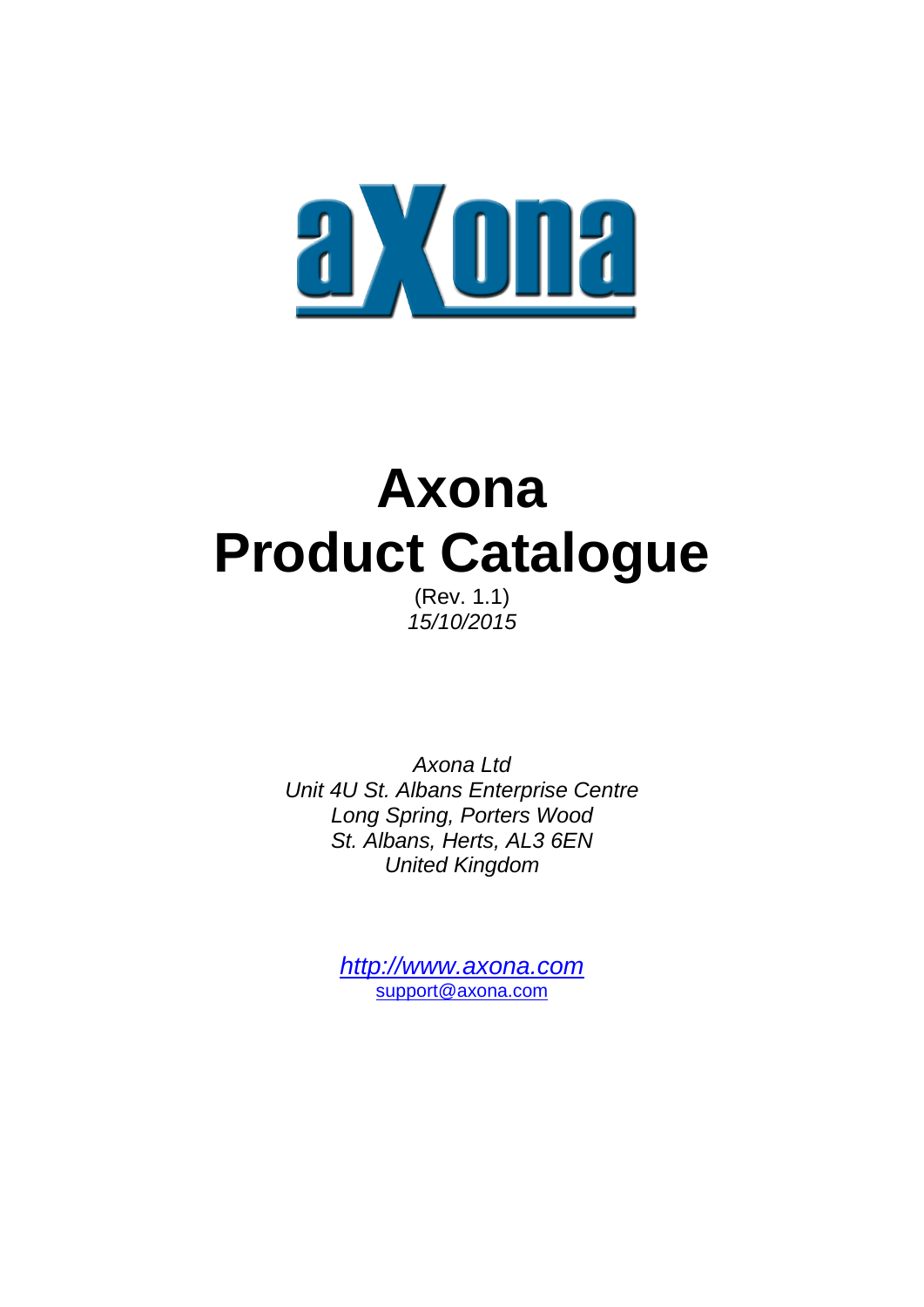

Axona Limited, Unit 4U St. Albans Enterprise Centre, Long Spring, Porters Wood, St. Albans, Herts AL3 6EN, U.K. Phone +44-(0)20-7193-9390, FAX +44-(0)20-7691-7760, www.axona.com

# **Table of Contents**

| $\sim$ 6                |
|-------------------------|
| $\overline{\mathbf{8}}$ |
| 10                      |
| 11                      |
| 11                      |
| 12                      |
| 13                      |

*\*\*PLEASE NOTE THAT ALL IMAGES CONTAINED IN THIS CATALOGUE ARE REPRESENTATIONS ONLY. CONTACT AXONA FOR MORE INFORMATION ABOUT YOUR SPECIFIC ORDER\*\**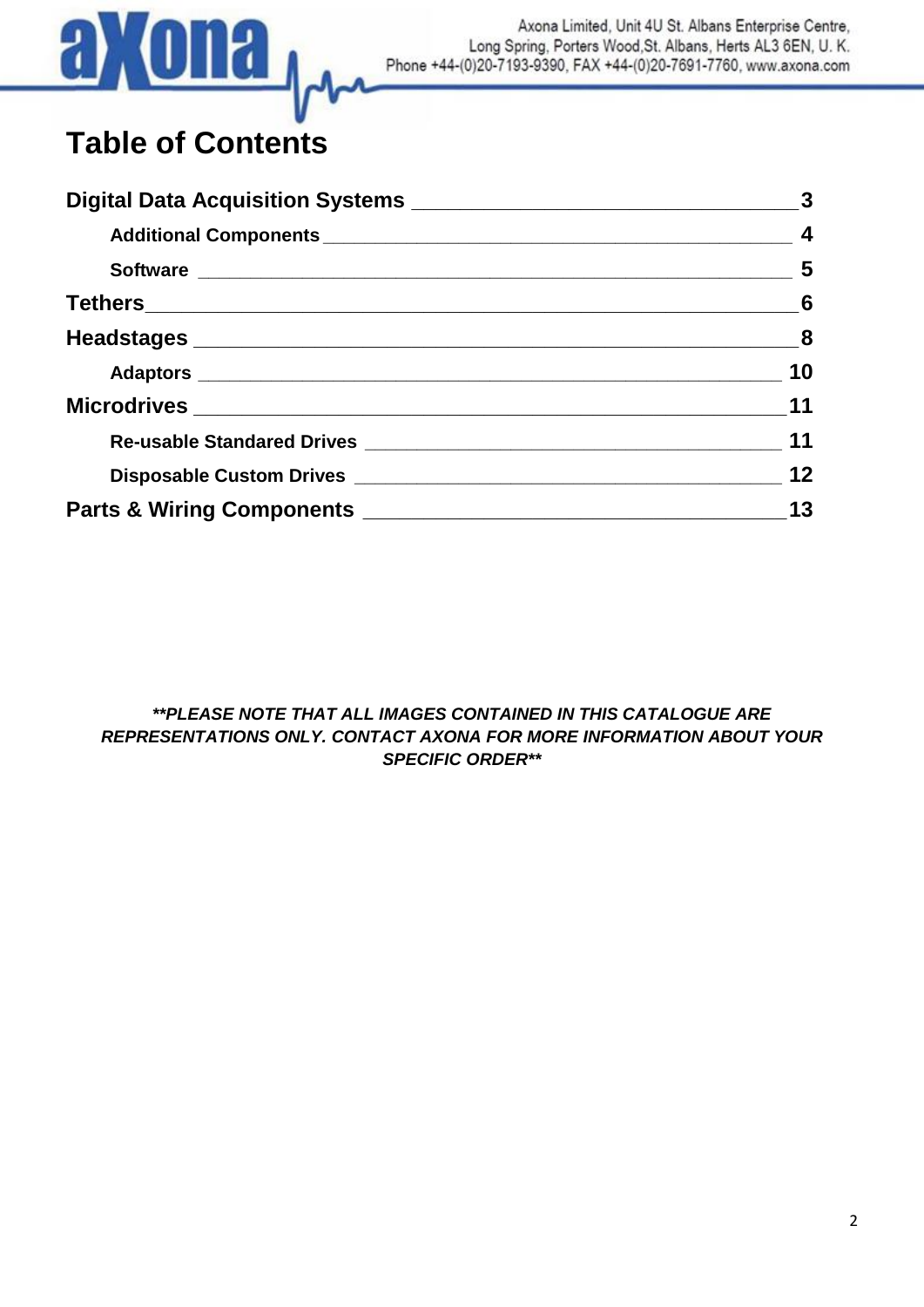

## **DIGITAL DATA ACQUISITION SYSTEMS**

Axona's core product is its multichannel data acquisition system (dacq), designed for recording single neurons from multiple indwelling electrodes in awake, behaving animals. It has an inbuilt digital oscilloscope which reduces the size and cost of the system.

Dacq systems interface with a number of inbuilt behavioural data collection systems:

- -Position tracker allows tracking of LEDs on the animals, in two or three dimensions.
- -Digital I/O system allows event-logging and apparatus control (eg., food pellet delivery, or monitoring of lever presses)
- -Stimulator allows control of a stimulus isolator (ie., for LTP or similar kinds of experiments)

Our data acquisition systems come complete with a versatile control program which combines features for pre-recording screening of brain signals (including a ten-channel digital oscilloscope display). This role of this software is primarily to configure the recording and apparatus control systems, collect electrophysiological and/or behavioural data and store it on disk for off-line analysis.

| <b>Product Code</b>                                                                                                                                                                                                                 | <b>Description</b>                                                  | <b>Notes</b>                              |
|-------------------------------------------------------------------------------------------------------------------------------------------------------------------------------------------------------------------------------------|---------------------------------------------------------------------|-------------------------------------------|
| DacqUSB/16<br><u>aXona</u><br><b>dacqUSB</b><br>.                                                                                                                                                                                   | 16-channel recording<br>system (includes hardware<br>and software)  | Can later be upgraded to<br>more channels |
| DacqUSB/32<br>aXona<br>dacqusB<br>PREAMP<br>.                                                                                                                                                                                       | 32-channel recording<br>system (includes hardware<br>and software)  | Can later be upgraded to<br>more channels |
| DacqUSB/64<br>aXona<br>dacqusB<br>PREAMP<br><b>CHANNELS 1-16</b>                                                                                                                                                                    | 64-channel recording<br>system (includes hardware<br>and software)  | Can later be upgraded to<br>more channels |
| DacqUSB/128<br><b>CHANNELS 65-80</b><br><b>CHANNELS 81-96</b><br><b>CHANNELS 113-126</b><br>of the month to<br>$\circ$<br>dacqUSB<br>PRF <b>AMP</b><br><b>CHANNELS 1-16</b><br>CHANNELS 17-32<br>CHANNELS 49-64<br>77777777777<br>. | 128-channel recording<br>system (includes hardware<br>and software) |                                           |
| DacqUSB/UP                                                                                                                                                                                                                          | Recording system<br>upgrade                                         |                                           |
| SYS/ACC-1                                                                                                                                                                                                                           | Digital accelerometer<br>preamp module                              |                                           |
| SYS/ACC-2                                                                                                                                                                                                                           | digital accelerometer<br>sensor board and cable                     |                                           |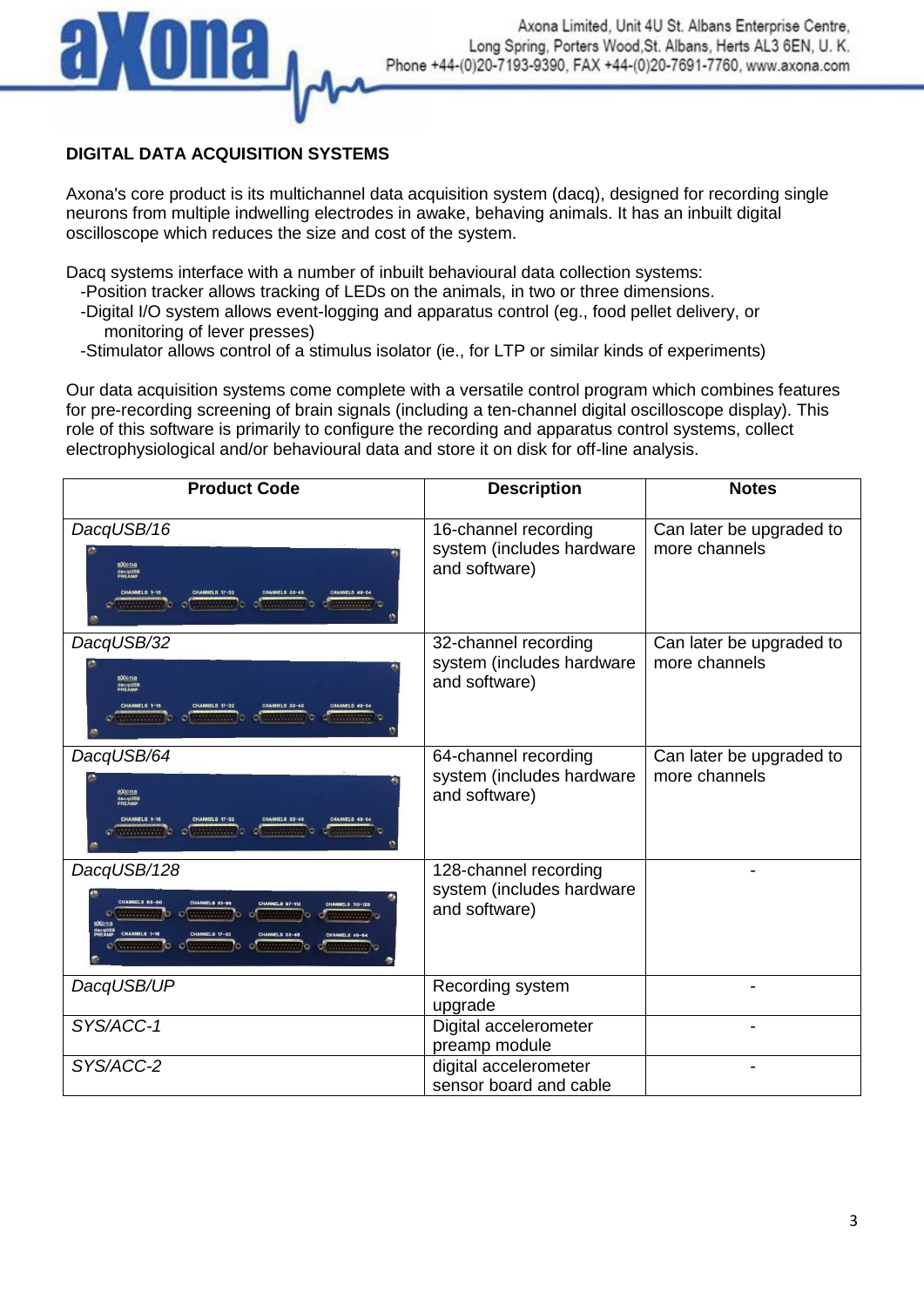

| <b>VID/TRACK</b><br><b>DEFENDER</b>                                                                             | 10.4" Tracker monitor                       |                                                                                                                                                 |
|-----------------------------------------------------------------------------------------------------------------|---------------------------------------------|-------------------------------------------------------------------------------------------------------------------------------------------------|
| <b>VID/CAM</b>                                                                                                  | Camera                                      |                                                                                                                                                 |
|                                                                                                                 |                                             |                                                                                                                                                 |
| VID/WEBCAM                                                                                                      | Webcam                                      | For use with USB                                                                                                                                |
| <b>VID/LENS</b><br><b>TAMRON</b><br><b>CCTV</b> Lens                                                            | <b>CS-mount varifocal lens</b>              |                                                                                                                                                 |
| <b>VID/MULTI</b>                                                                                                | Two-camera multiplexor                      |                                                                                                                                                 |
| <b>VID/DIGI</b>                                                                                                 | USB video digitiser for<br><b>DacqTrack</b> |                                                                                                                                                 |
| SYS/TEST<br><u>aXona</u><br>TR-106<br>1kHz/6kHz OUTPUTS<br><b>POWER</b><br>ల                                    | Test signal generator                       | For testing headstages,<br>cables, system settings,<br>etc                                                                                      |
| <b>ADAPT/TEST</b>                                                                                               | Mill-Max test signal<br>generator adaptor   | For use with SYS/TEST                                                                                                                           |
| SYS/STIM<br>PULSE<br>WPUT                                                                                       | Stimulus isolator                           | Required to deliver<br>external stimulus to<br>subject via implant.                                                                             |
| DacqUSB/Isol1<br><b>axona</b><br>decquas<br>isolator<br><b>POWER OUT</b><br><b>INPUTS FROM<br/>PREAMP 33-64</b> | DacqUSB isolator                            | Optional intermediary<br>used to isolate the<br>preamp where ground<br>loops are an issue (e.g.<br>foot shocks, etc).                           |
| SYS/REP<br>$\frac{1}{2}$<br><b>ERRUD</b>                                                                        | Input Replicator                            | "Copies" 16 channels to<br>two inputs. This lets you<br>record units (e.g. on ch1-<br>16) and EEG (on ch17-<br>32) from the same<br>electrodes. |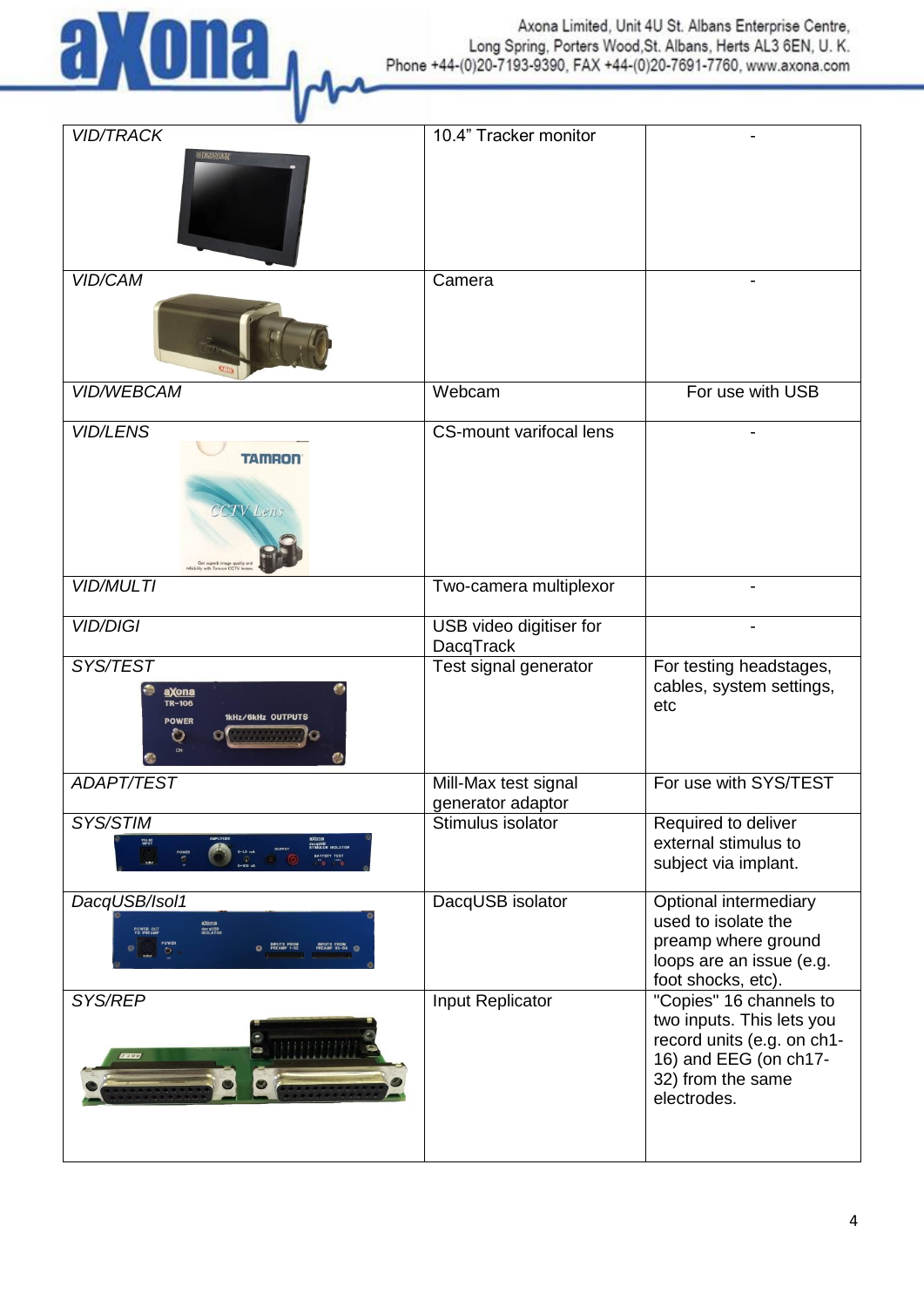

| COMP/TINT01<br>Show 59 Help                                                                   | TINT cluster-cutting<br>analysis software license | Per license fee.                                                                      |
|-----------------------------------------------------------------------------------------------|---------------------------------------------------|---------------------------------------------------------------------------------------|
| COMP/TINT02                                                                                   | Supplemental TINT<br>software license             | Per license fee. Can only<br>be purchased after an<br>initial COMP/TINT01<br>purchase |
| <b>COMP/TRACK</b><br>$\begin{array}{c c}\n\hline\n\hline\n\text{F0} & \text{F0}\n\end{array}$ | DacqTrack software<br>license                     | Per license fee.                                                                      |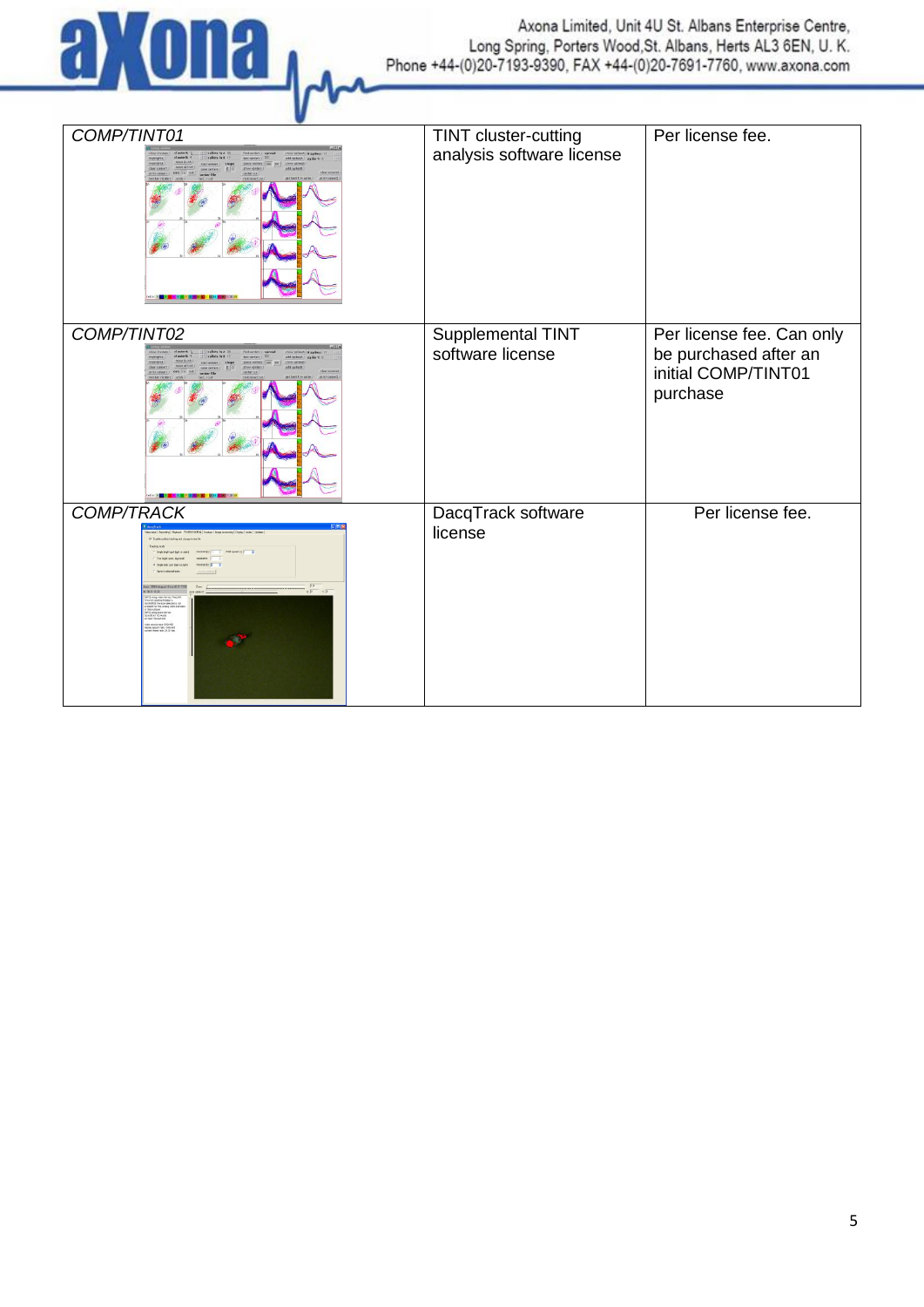

## **TETHERS**

Fine Wire tethers are used to connect a headstage to an Axona recording system. Tethers of 8 to 32 channels are available. They can be purchased in a standard 1 or 3 meter length to minimise noisepickup ahead of the preamplifier, but custom lengths and extension tethers can be supplied.

| <b>Product Code</b> | <b>Description</b>                                 | Input/Output                                                                                        |
|---------------------|----------------------------------------------------|-----------------------------------------------------------------------------------------------------|
| CAB/8-3M            | 8-channel headstage cable with<br>connectors (3m)  | Input: 44-socket high density D<br>connector (female)<br>Output: 12-pin MillMax<br>connector (male) |
| $CAB/8-1M$          | 8-channel extension cable with<br>connectors (1m)  | Input: 44-socket high density D<br>connector (female)<br>Output: 12-pin MillMax<br>connector (male) |
| CAB/16-3M           | 16-channel headstage cable<br>with connectors (3m) | Input: 44-socket high density D<br>connector (female)<br>Output: 20-pin MillMax<br>connector (male) |
| CAB/16-1M           | 16-channel extension cable with<br>connectors (1m) | Input: 44-socket high density D<br>connector (female)<br>Output: 20-pin MillMax<br>connector (male) |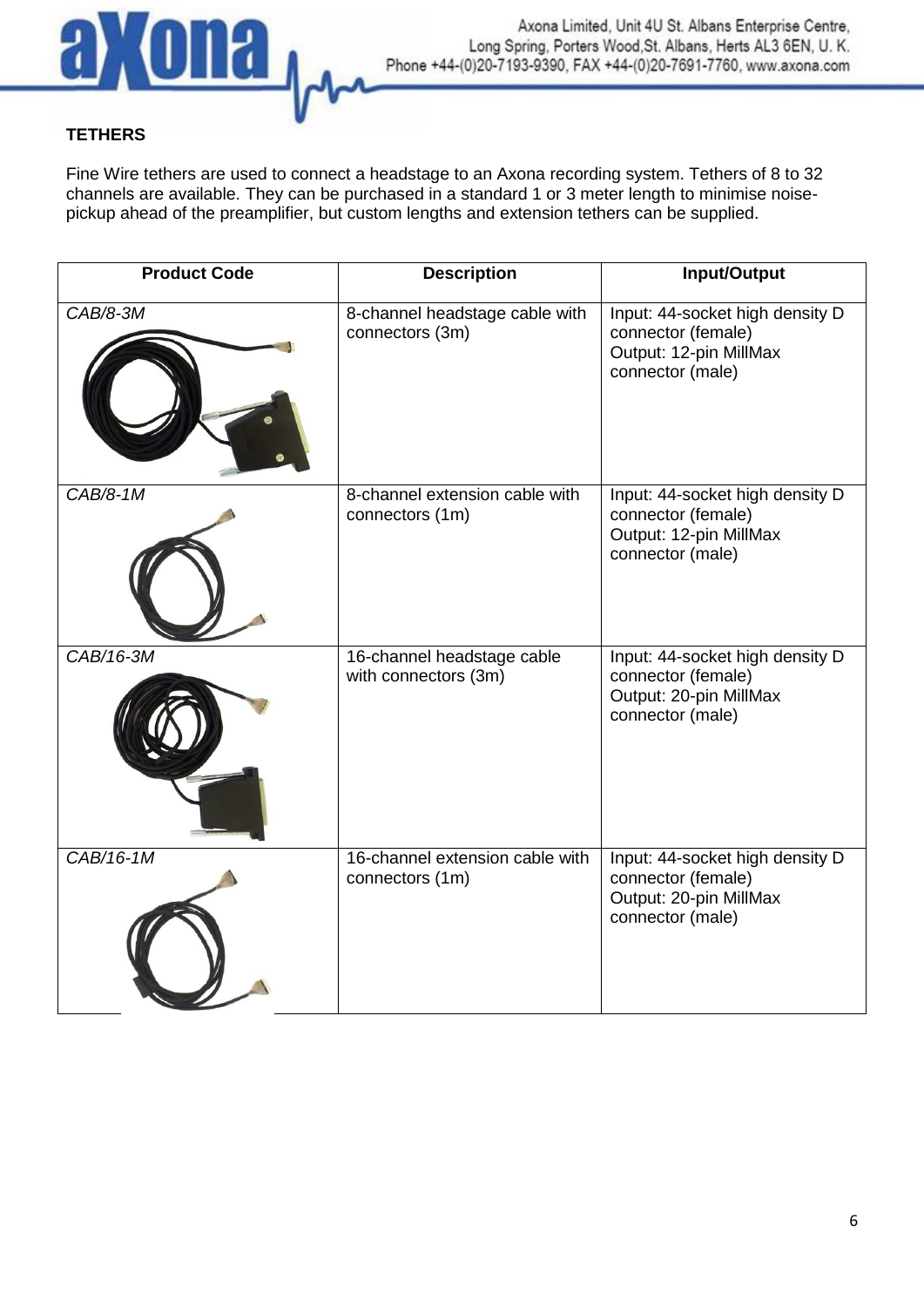

| CAB/32-3M | 32-channel headstage cable<br>with connectors (3m) | Input: 44-socket high density D<br>connector (female)<br>Output: Two 20-pin MillMax<br>connectors (male) |
|-----------|----------------------------------------------------|----------------------------------------------------------------------------------------------------------|
| CAB/32-1M | 32-channel extension cable with<br>connectors (1m) | Input: 44-socket high density D<br>connector (female)<br>Output: Two 20-pin MillMax<br>connectors (male) |
| CAB/CUST  | Custom specification cable                         |                                                                                                          |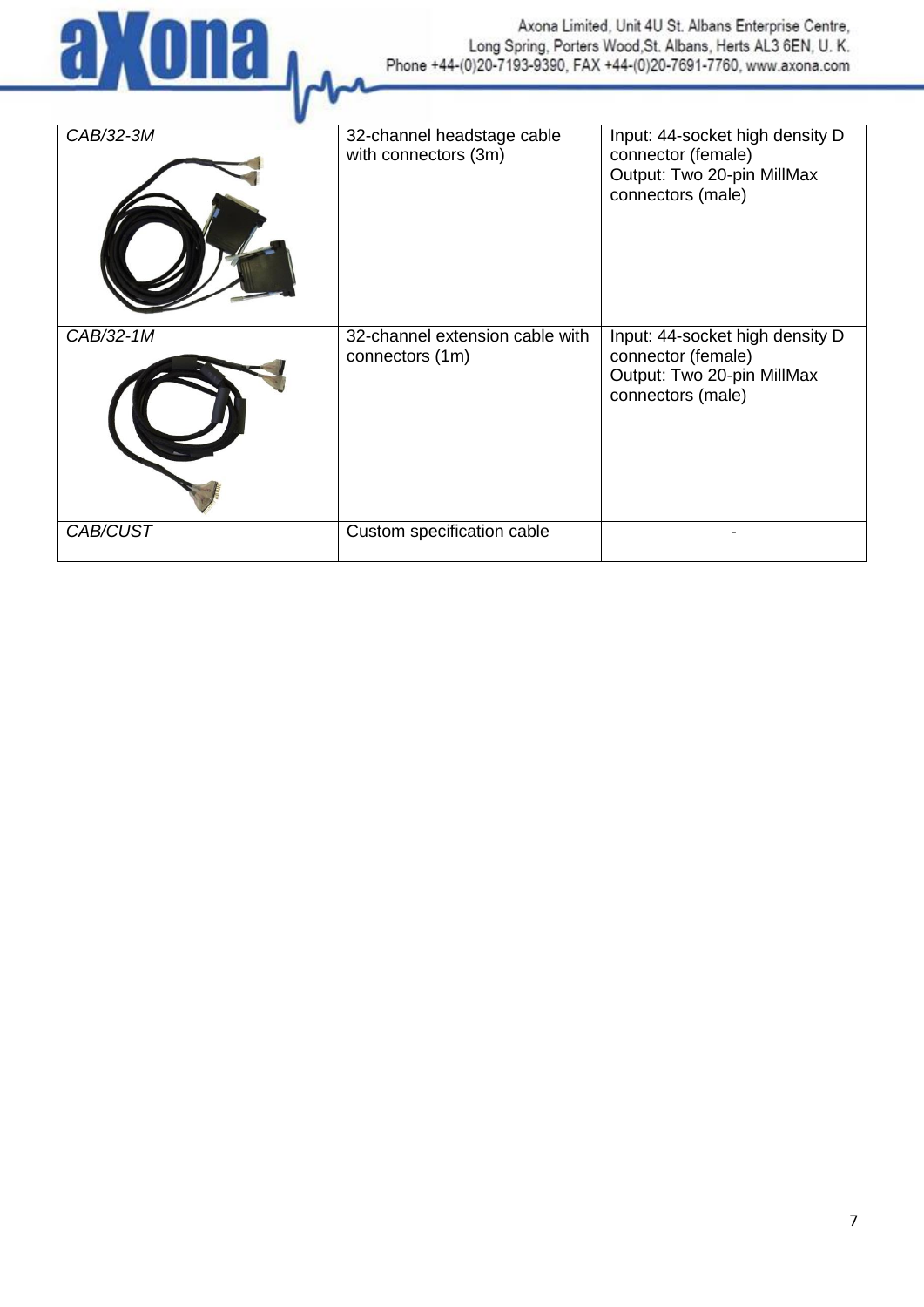

#### **HEADSTAGES**

Axona headstage amplifiers are miniature, unity gain buffer amplifier circuit with AC-coupled inputs which are intended to be located directly at the recording site, and isolate the preparation from the cable connecting it to the recording system.

Although there are two sizes of boom available on directional headstages, the smaller version is highly recommended as it appears to work just as well in normal ceiling height environments, and is less inclined to get caught on things and damaged. For similar reasons it is also recommended that the boom be oriented parallel to the connector (two attachment points for the boom with a bit of spread between them is stronger).

#### Specifications:

Unity gain: 1.00000 Power for op-amps: +/- 5V

| <b>Product Code</b>                                                        | <b>Description</b>                                                                                              | Dimensions (mm)<br>LxWxH                                            | Weight (g) |
|----------------------------------------------------------------------------|-----------------------------------------------------------------------------------------------------------------|---------------------------------------------------------------------|------------|
| <b>HS/A8-DIR50</b><br>HS/A8-DIR82                                          | 8-channel<br>directional Axona<br>headstage                                                                     | $23 \times 11 \times 16$<br>(small boom - 50,<br>large boom $-82$ ) | 3.46       |
| HS/MM8-DIR50<br>HS/MM8-DIR82                                               | 8-channel<br>directional<br><b>MillMax</b><br>headstage                                                         | 27 x 17 x 3<br>(small boom - 50,<br>large boom $-82$ )              | 3.04       |
| <b>HS/A16-DIR50</b><br><b>HS/A16-DIR82</b>                                 | 16-channel<br>directional Axona<br>headstage                                                                    | 20 x 20 x 15<br>(small boom - 50,<br>large boom $-82$ )             | 5.12       |
| HS/MM16-DIR50<br>HS/MM16-DIR82<br>$\mathbb{R}^{n}$<br>$\infty$<br>$\infty$ | 16 (to 32)-<br>channel<br>directional<br>MillMax<br>headstage<br>(LEDs may be<br>oriented along<br>either axis) | 24 x 24 x 3 (to 6)<br>(small boom - 50,<br>large boom $-82$ )       | 5.94       |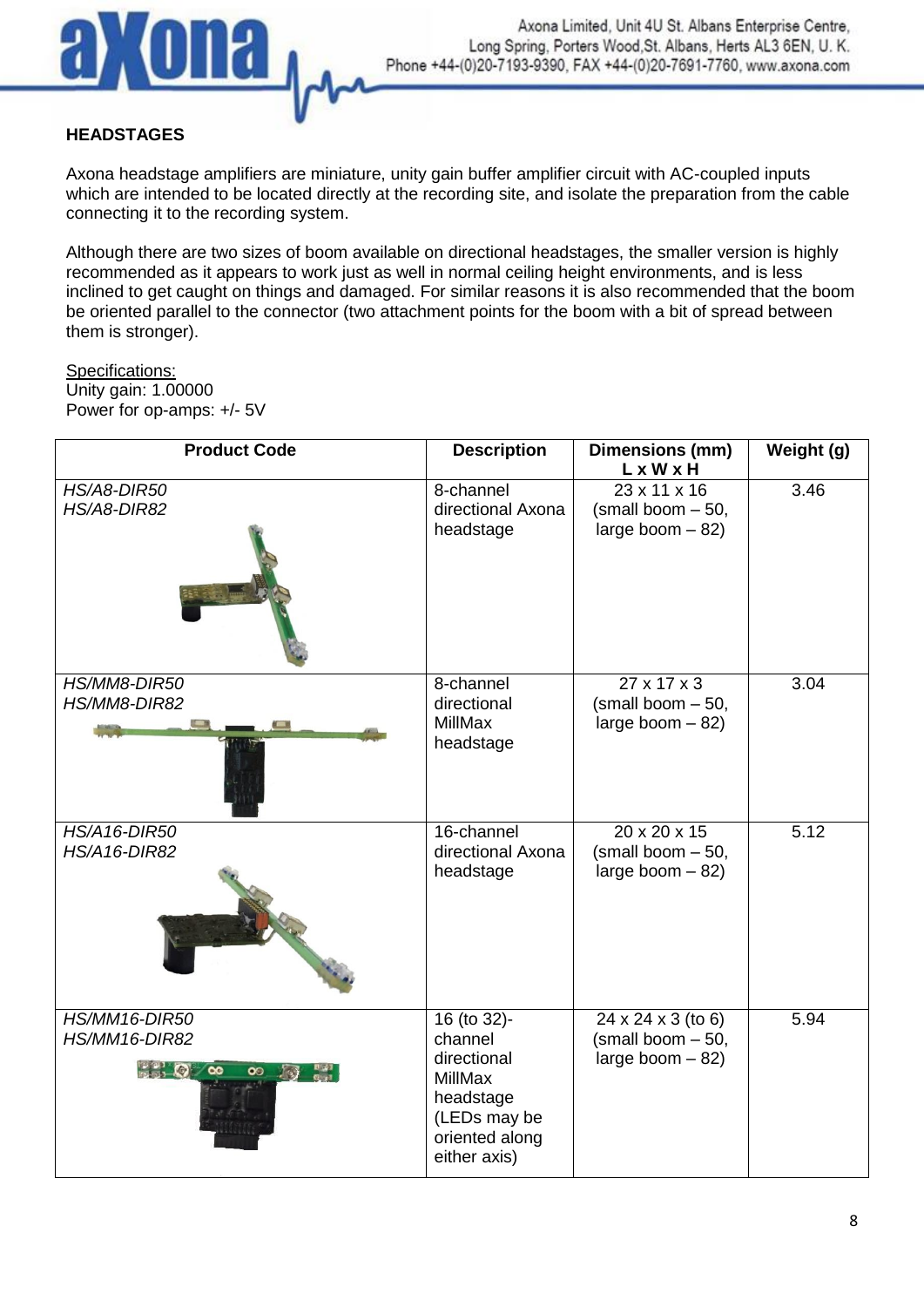

Axona Limited, Unit 4U St. Albans Enterprise Centre, Long Spring, Porters Wood, St. Albans, Herts AL3 6EN, U. K.<br>Phone +44-(0)20-7193-9390, FAX +44-(0)20-7691-7760, www.axona.com

| HS/AB       | 8-channel Axona<br>connector<br>headstage (no<br>LED)       | $23 \times 11 \times 16$                           | 1.87 |
|-------------|-------------------------------------------------------------|----------------------------------------------------|------|
| HS/A8-LED   | 8-channel Axona<br>connector<br>headstage (1<br>LED)        | $23 \times 11 \times 16$                           | 2.1  |
| HS/A16      | 16-channel<br>Axona connector<br>headstage (no<br>LED)      | $20 \times 20 \times 15$                           | 2.55 |
| HS/A16-LED  | 16-channel<br>Axona connector<br>headstage (1<br>LED)       | $20 \times 20 \times 15$<br>(flexible $LED - 10$ ) | 2.80 |
| HS/MM16     | 16-channel<br>MillMax<br>connector<br>headstage (no<br>LED) | $20 \times 24 \times 3$                            | 2.29 |
| HS/MM16-LED | 16-channel<br>MillMax<br>connector<br>headstage (1<br>LED)  | 20 x 24 x 3<br>(flexible $LED - 10$ )              | 2.29 |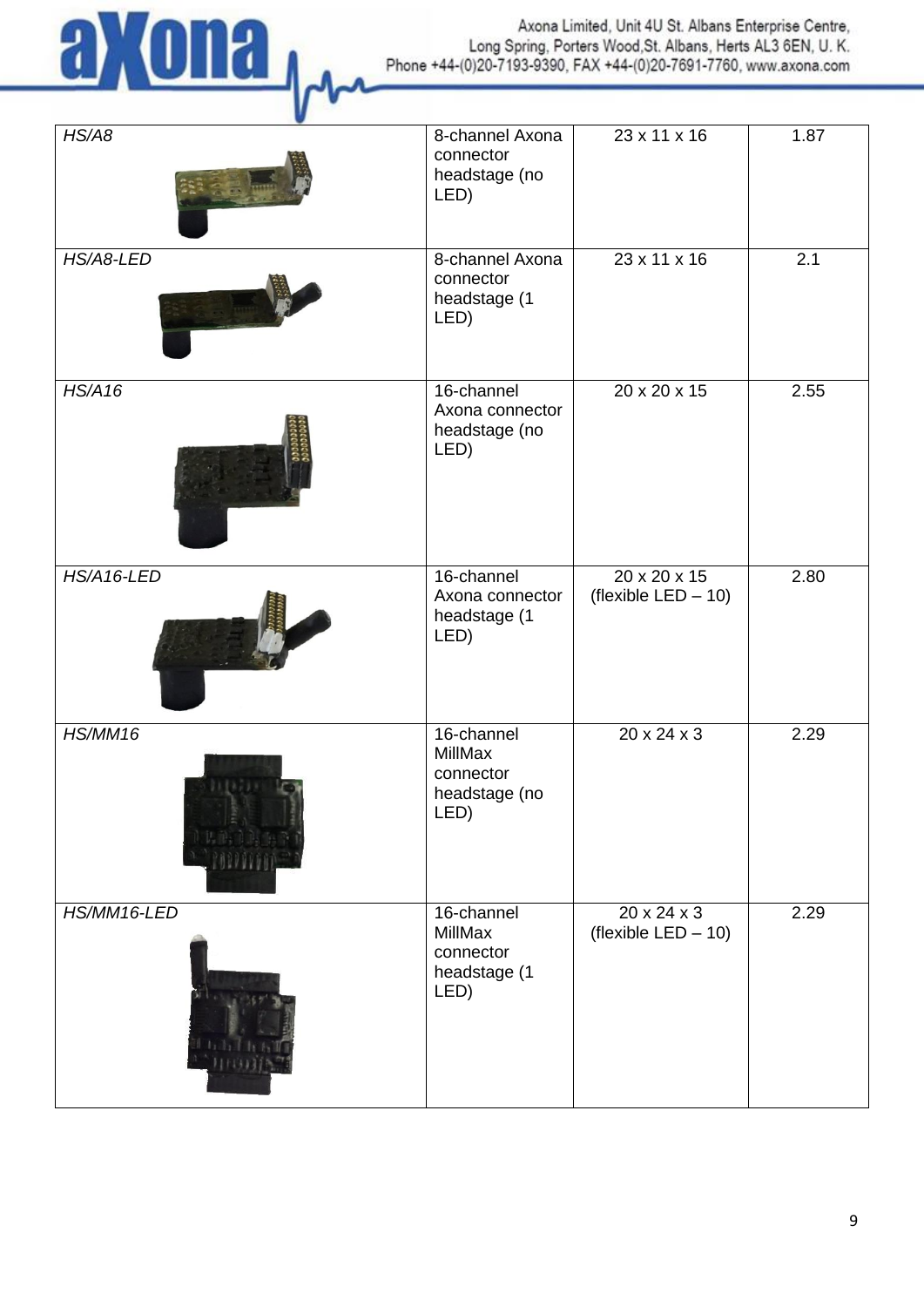

| <b>HS/OM16</b>                             | 16-channel<br><b>Omnetics</b><br>headstage with<br>MillMax<br>connector | $17 \times 4 \times 28$     | 1.98 |
|--------------------------------------------|-------------------------------------------------------------------------|-----------------------------|------|
| ADPT/OM-MM-16<br>(dual 16ch version shown) | 16-channel<br>Omnetics-<br>MillMax adapter<br>(male or female)          | 27 x 17 x 11<br>(with pins) | 2.67 |
| ADPT/OM-MM-32                              | 32-channel<br>Omnetics-<br>MillMax adapter<br>(male or female)          | 27 x 17 x 11<br>(with pins) | 2.74 |
| ADPT/OM44-MM-32                            | 32ch<br>Omnetics(44pin)-<br>Mill-Max adapter<br>(male or female)        |                             |      |
| ADPT/NANOZ                                 | 32-channel<br>Omnetics-<br>MillMax adaptor<br>(Poor Lady to<br>nanoZ)   |                             |      |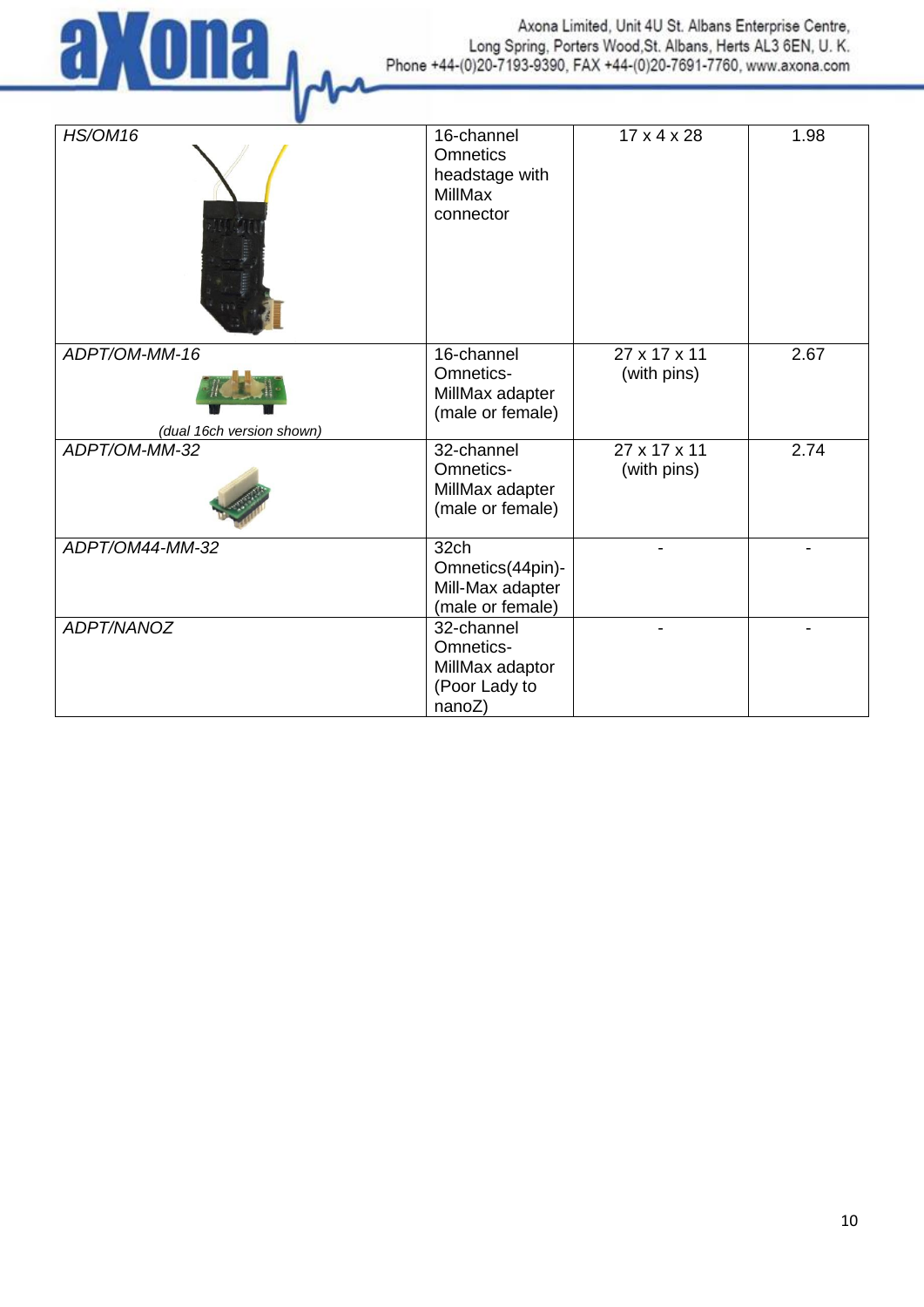

#### **MICRODRIVES**

We offer two main categories of chronic implants: re-usable standard and disposable custom drives. Reuseable drives come with 8 and 16 channels with an easy-fit Axona connector and 32 channels with a MillMax connector. These are attached to a sturdy steel frame and include a fixed ground wire. The tetrodes are all driven simultaneous with one screw, and the travel distance for the is 6mm.

Custom drives all have MillMax connectors and come with 8 to 64 channels. Each tetrode can be driven individually, although if you would rather drive them in groups, we can modify the design for you.Travel distance for custom drives is 4-5mm; for a fee  $(-E10)$ , the drive bodies can be milled to accommodate larger screws and up to 10mm driving distance.

With the custom drives you can have single- or multi-site implants within a single drive, optogenetic fiber ports, etc. The exit points of the tetrodes can be situated in an number of places to best accommodate your implant site position.

We do not currently offer Omnetics connector drives; please see the FAQ on our website for more information about your Omnetics options with us.

#### **\*\*Below are a few examples of the kinds of drives we offer, but please contact us first so we can create the drive that best suits your needs!\*\***

| <b>Product Code</b> | <b>Description</b>                                        | Dimensions (mm)<br>LxWxH | Weight (g)    |
|---------------------|-----------------------------------------------------------|--------------------------|---------------|
| DR/08               | 8-channel re-usable<br>microdrive (Axona<br>connector)    | 23 x 6 x 21              | 1.797 (wired) |
| DR/16               | 16-channel re-usable<br>microdrive (Axona<br>connector)   | 23 x 9 x 25              | 2.34 (wired)  |
| DR/32               | 32-channel re-usable<br>microdrive (MillMax<br>connector) | 22 x 14 x 22             | 4.07 (wired)  |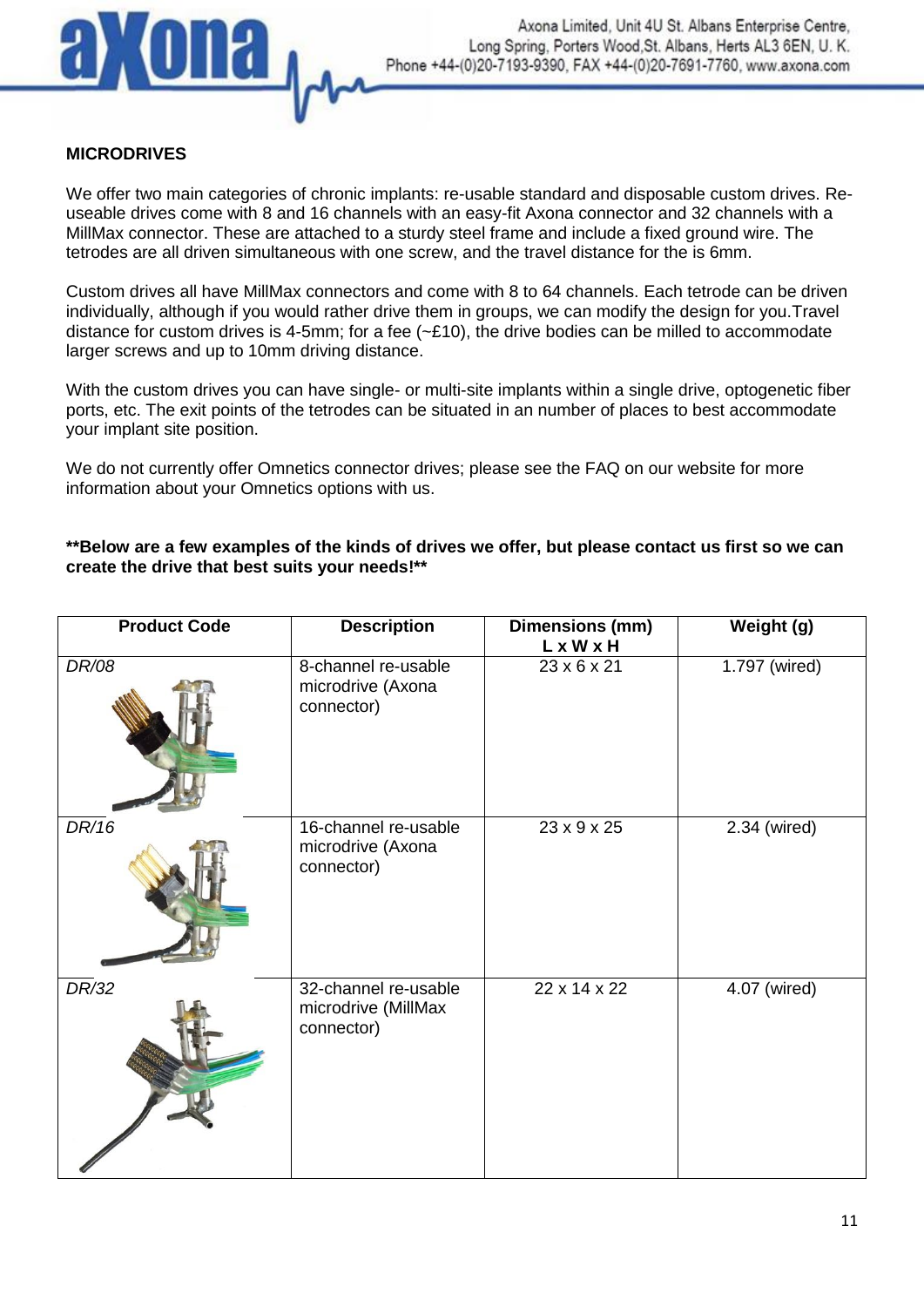

Axona Limited, Unit 4U St. Albans Enterprise Centre, Long Spring, Porters Wood, St. Albans, Herts AL3 6EN, U. K. Phone +44-(0)20-7193-9390, FAX +44-(0)20-7691-7760, www.axona.com

| DR/01                  | Bare re-usable frame                                         | $9 \times 6 \times 21$    | 0.71           |
|------------------------|--------------------------------------------------------------|---------------------------|----------------|
| Contact us for options | 8-channel disposable<br>custom drive (MillMax<br>connector)  | $9 \times 8 \times 13.5$  | 0.29 (unwired) |
| Contact us for options | 16-channel disposable<br>custom drive (MillMax<br>connector) | $12 \times 9 \times 17.5$ | 1.385 (wired)  |
| Contact us for options | 32-channel disposable<br>custom drive (MillMax<br>connector) | $12 \times 14 \times 17$  | 2.34 (wired)   |
| Contact us for options | 64-channel disposable<br>custom drive (MillMax<br>connector) | 32 x 23 x 24              | 6.46 (unwired) |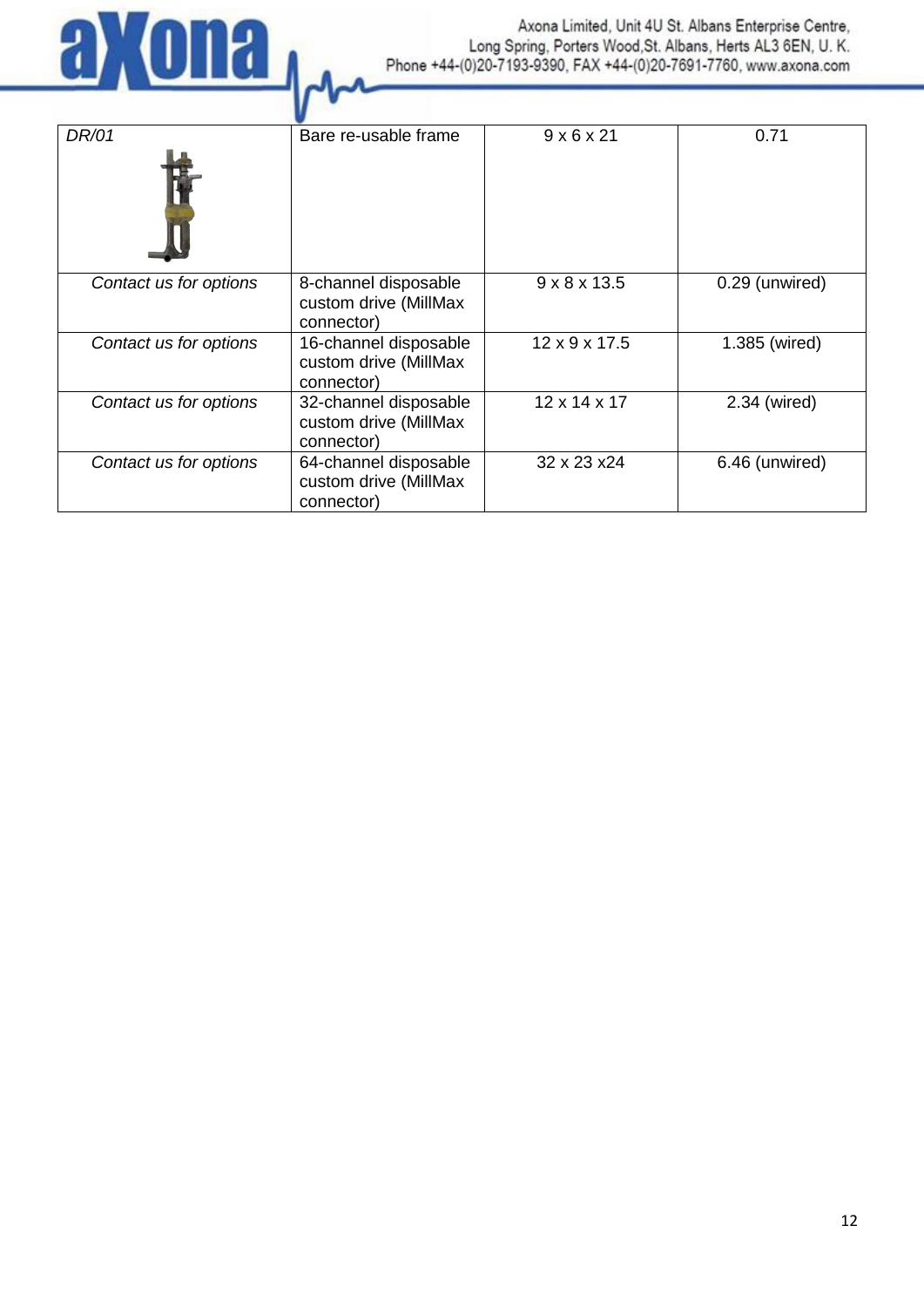

## **PARTS & WIRING COMPONENTS**

When ordering drives, headstages, adaptors, etc. you will be advised as to which additional parts you need to complete your drive or equipment. If you need to order additional parts, you can use the list below to determine which ones

| <b>Product Code</b>         | <b>Description</b>                        | <b>Notes</b>                |
|-----------------------------|-------------------------------------------|-----------------------------|
| CON/17F                     | 17-pin headstage connector<br>(female)    |                             |
| <b>CON/17M</b>              | 17-pin drive connector (male)             | Pre-wired                   |
| CON/9F                      | 9-pin headstage connector<br>(female)     |                             |
| CON/9M                      | 9-pin drive connector (male)              | Pre-wired                   |
| <b>CON/MMM</b>              | Mill-Max male connector strip<br>(50x2)   |                             |
| CON/MMF                     | Mill-Max female connector strip<br>(50x2) |                             |
| <b>CON/25D</b>              | 25-pin D-connector                        | For cable ports on preamp   |
| <b>CON/44D</b>              | 44-pin D-connector                        | For I/O port on system unit |
| CON/D-CASE                  | Plastic shell case for D-connector        |                             |
| CON/OM-16M                  | 16-channel male Omnetics<br>connector     |                             |
| CON/OM-16F                  | 16-channel female Omnetics<br>connector   |                             |
| CON/OM-32M<br>************* | 32-channel male Omnetics<br>connector     | NPD-36-VV-GS                |
| CON/OM-32F                  | 32-channel female Omnetics<br>connector   | NSD-36-DD-GS                |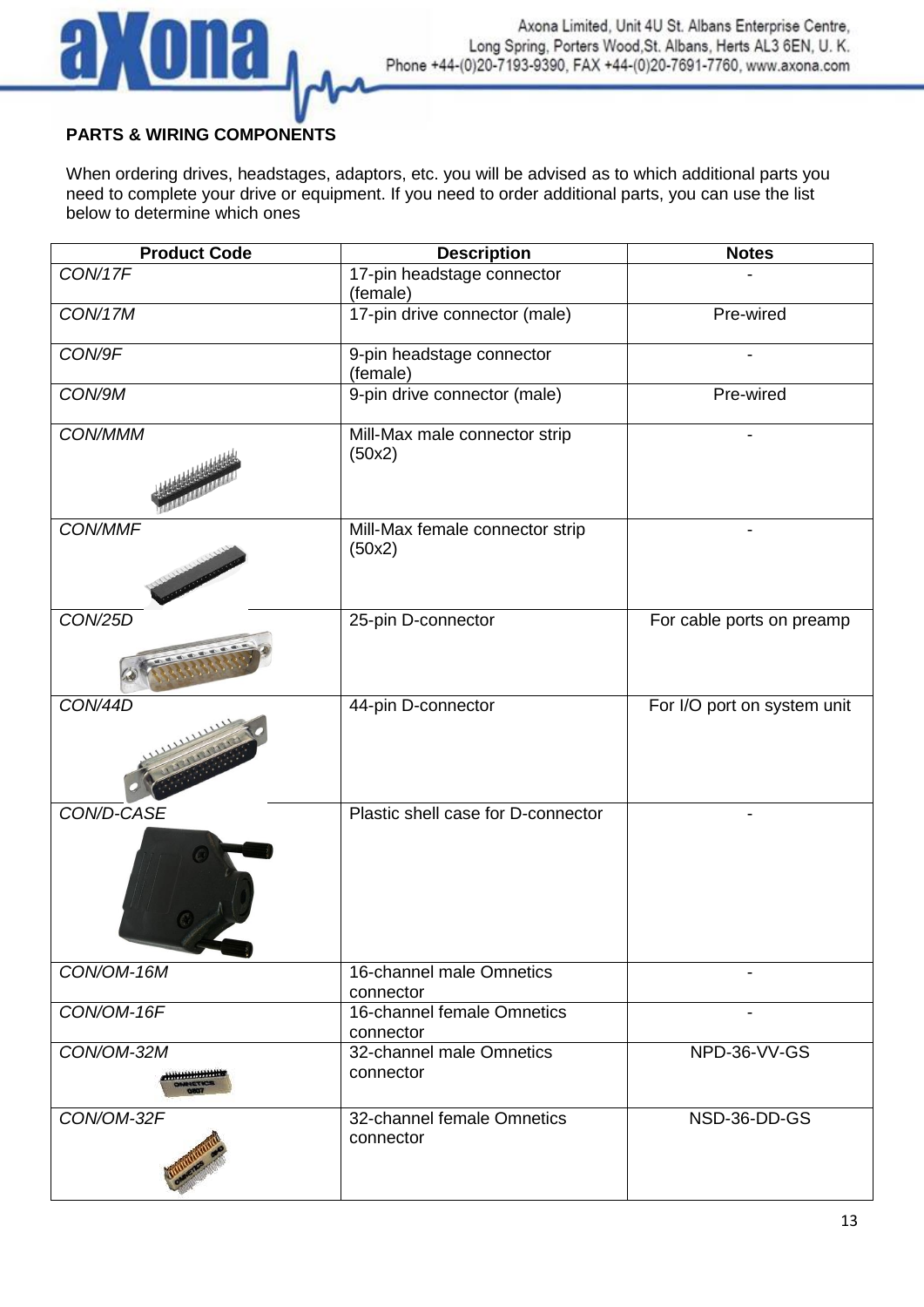

| $\overline{CANN}/11$                                                                            | Drive cannulae 11mm              | For use with custom drives                  |
|-------------------------------------------------------------------------------------------------|----------------------------------|---------------------------------------------|
| CANN/15                                                                                         | Drive cannulae 15mm              | For use with custom drives                  |
| CANN/21G-12                                                                                     | Shielding cannula, pack of 10    | 21G x 12mm<br>For use with re-usable drives |
| CANN/17G-7                                                                                      | Guide cannula, pack of 10        | 17G x 7mm<br>For use with re-usable drives  |
| PART/PIN01                                                                                      | 17-pin (16ch) pin-protector      |                                             |
| PART/PIN02                                                                                      | 9-pin (8ch) pin-protector        |                                             |
| PART/PIN03                                                                                      | Drive gold pins                  | For use with custom drives                  |
| PART/PIN04<br><b>Austerlitz</b><br><b>INSECT</b><br><b>PINS</b><br>SIZE:<br>100<br><b>PIFCI</b> | Insect pins (pack of 100)        | For use with custom drives                  |
| PART/PIN05                                                                                      | Drive metal dowels (pack of 100) | For use with 64ch custom<br>drives          |
| PART/A-PIN                                                                                      | Axona microdrive pins            |                                             |
| PART/A-SOCK                                                                                     | Axona microdrive sockets         |                                             |
| PART/M1.0X6                                                                                     | Drive screws, M1.0 x 6           | For use with custom drives<br>(shuttles)    |
| PART/M1.2X12                                                                                    | Drive screws, M1.2 x 12          | For use with custom drives<br>(binding)     |
| WIRE/12T                                                                                        | Tungsten wire                    | 12.5um (0.0005"), quote per<br>100'         |